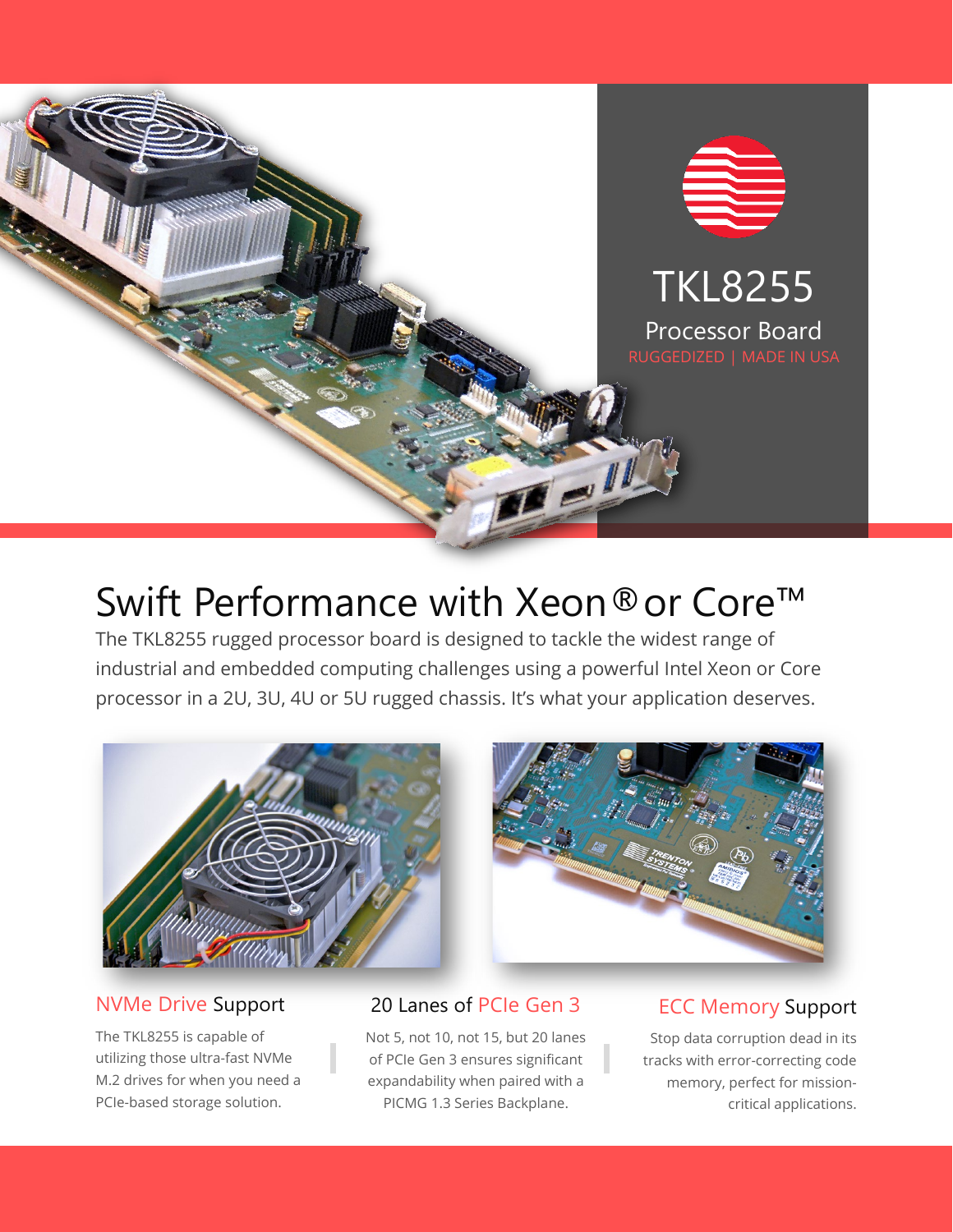#### **Section 5 / System Overview**

PROCESSOR BOARD

TKL8255 | Type: PICMG 1.3 Series

COMPATIBLE CHASSIS MODEL NUMBER(S) TRC2010, THS2085, TRC2019, THS4086, THS4095, TRS4019, TRC3010

*[Contact us for custom options](mailto:sales@trentonsystems.com?subject=SSP8268%20Custom%20Rugged%20Chassis)*

#### PROCESSORS

- Intel® Core™ or Xeon® E processors; LGA1151 Socket
- CPU TDP support up to 125W

| CPU       | Cores/Threads | Frequency    | Cache | <b>TDP</b> |
|-----------|---------------|--------------|-------|------------|
| i5-7500   | 4/4           | 3.40-3.80GHz | 6 MB  | 65W        |
| i7-7700   | 4/8           | 3.60-4.20GHZ | 8 MB  | 65W        |
| E3-1275v6 | 4/8           | 3.80-4.20GHz | 8 MB  | 73W        |

*\*Listed CPUs are the most common choices for the TKL8255. Other options are available upon request.*

MEMORY

**Slots:** 4x DDR4 DIMM sockets

**Dual:** Channel memory support

**Capacity:** Up to 64GB DDR4 ECC DIMM total RAM

**Type:** ECC DDR4-2400 UDIMM

**DIMM Sizes:** 16GB, 8GB, or 4GB

**Error Detection:** Corrects single-bit errors and detects double-bit errors using ECC memory

\*ECC support dependent on CPU installed

## STORAGE

#### **Type(s):**

- 6x SSD/HDD SATA3 (6 Gbps) drives of any size
- 1x M.2 NVMe x4 PCIe 3.0 lanes
	- o 2242,2260, & 2280 card M.2 lengths
- **Capacity:** Up to 12TB per drive (larger capacities available upon request)

#### **SATA Modes:** AHCI or RAID

**RAID:** Intel® RSTe SATA RAID support 0/1/5/10 Modes

ON-BOARD DEVICES

**Chipset:** Intel® C236

#### **Network Controllers:**

- ▶ Dual Intel® i350 Gigabit Ethernet
- Intel® i219 Gigabit Ethernet
- **Graphics:** Intel® Integrated Graphics

**TPM 2.0:** Secure cryptoprocessor that helps you with actions such as generating, storing, and limiting the use of cryptographic keys. A requirement for Microsoft's bitlocker drive volume encryption features.

#### INPUT / OUTPUT

#### **USB:** 12x USB 3.0/2.0 ports

- ▶ 2x USB 3.0 ports on rear I/O
- ▶ 2x USB 3.0 ports via PCB internal header
- 4x USB 2.0 ports via PCB internal headers
- 4x USB 2.0 ports via PICMG connection to Backplane

**Display:** 1x DisplayPort

**DVI-D**: 2x DVI-D internal ports

- **LAN:** 3x RJ-45 Gigabit Ethernet LAN ports
	- ▶ 2x RJ-45 Gigabit Ethernet LAN ports on rear I/O
	- 1x RJ-45 Gigabit Ethernet LAN port via PICMG to Backplane

**Serial:** 2x RS232, R422, R485 DB9 Serial headers

**PCI:** 2.2 Compliant via PCIe to PCI bridge at 32bit/33MHz

**LPC Bus:** For TPM, Super I/O, and Serial support

PROCESSOR BOARD DIMENSIONS

Length: 13.330" | 33.858 cm

Width: 4.976" | 12.639 cm

*\*System dimensions dependent on rugged chassis selection* SYSTEM BIOS

#### **BIOS Type:** *128Mb Macronix MX25L12835FM2I-10G SPI Serial EEPROM (SPI Flash)*

#### **BIOS Features:**

- ▶ Plug and Play (PnP)
- APM 1.2
- $\triangleright$  PCI 2.2
- ACPI 1.0 / 2.0
- USB Keyboard Support
- ▶ SMBIOS 2.3
- UEFI

ENVIRONMENTAL SPECIFICATIONS

Operating Temperature: 0°C - 50°C Storage Temperature: -40°C - 70°C Operating Humidity: 8% - 90% Non-Condensing Non-operating Humidity: 5% - 95% Non-Condensing **FCC** 

CE

*\*Numbers noted are dependent on CPU selection. Pleas[e contact](mailto:sales@trentonsystems.com?subject=SSP8268%20CPU%20Environmentals%20Question)  [Trenton Systems](mailto:sales@trentonsystems.com?subject=SSP8268%20CPU%20Environmentals%20Question) for specific CPU environmental specs.*

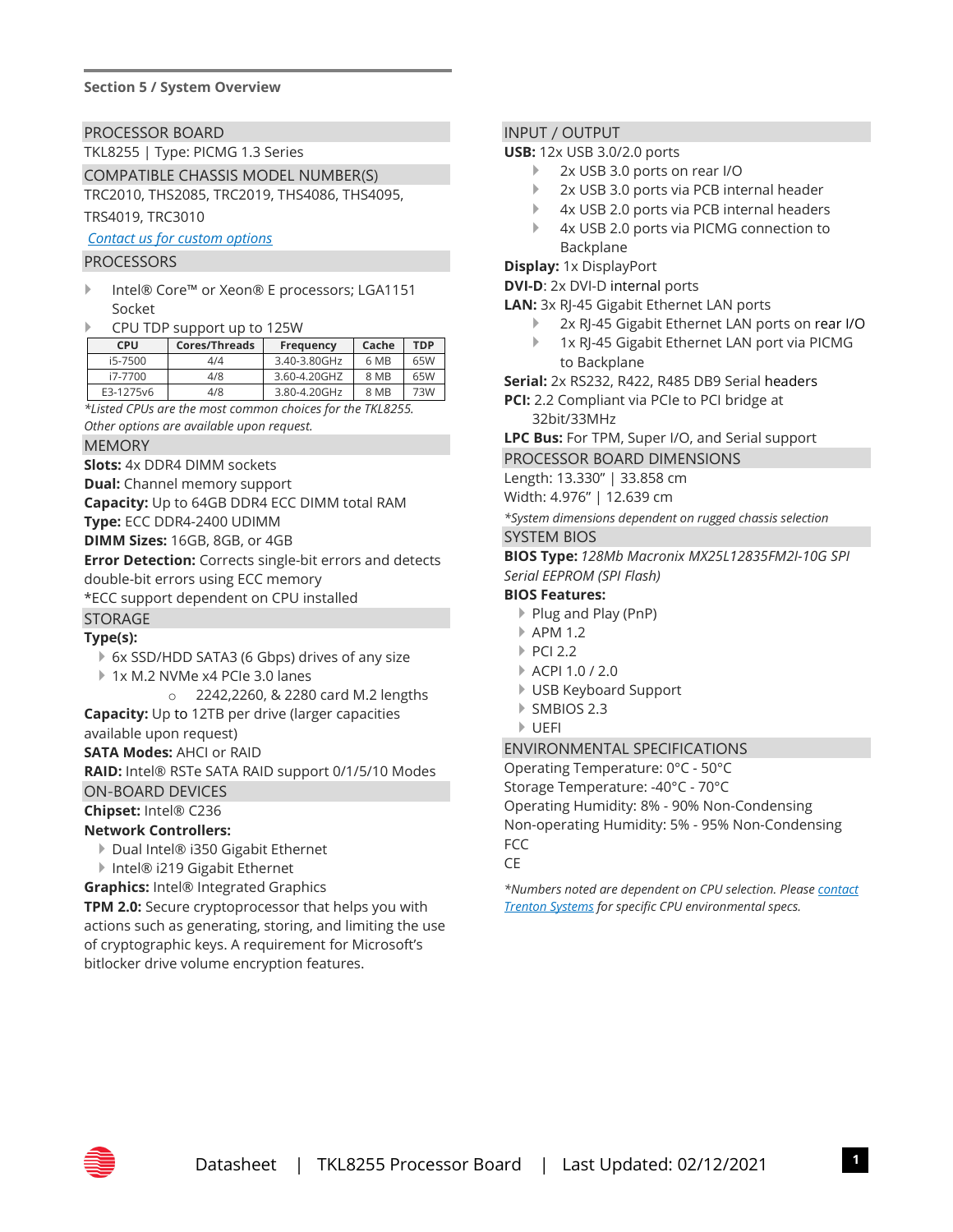# BLOCK DIAGRAM



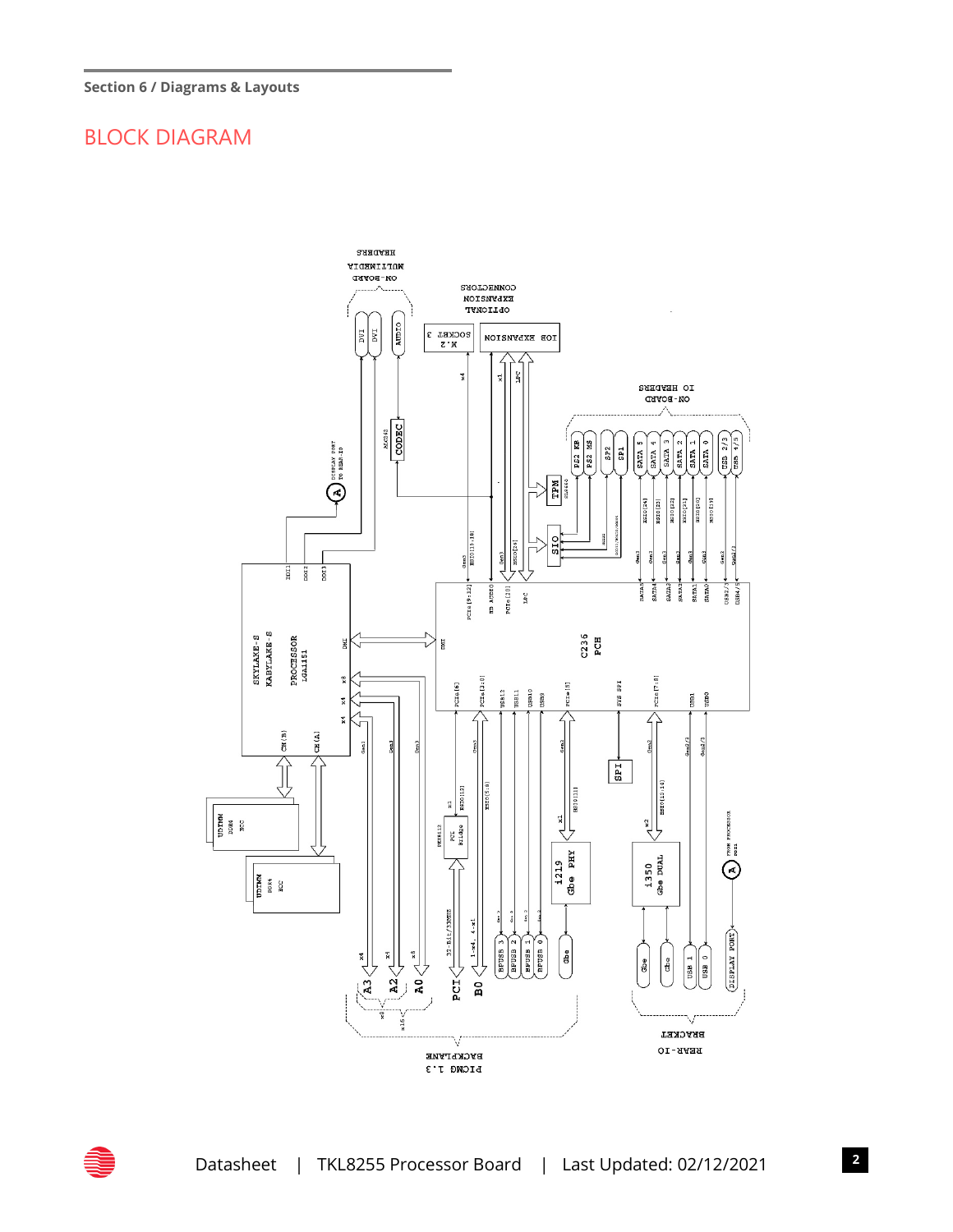#### **Section 6 / Diagrams & Layouts**

## LAYOUT DRAWING